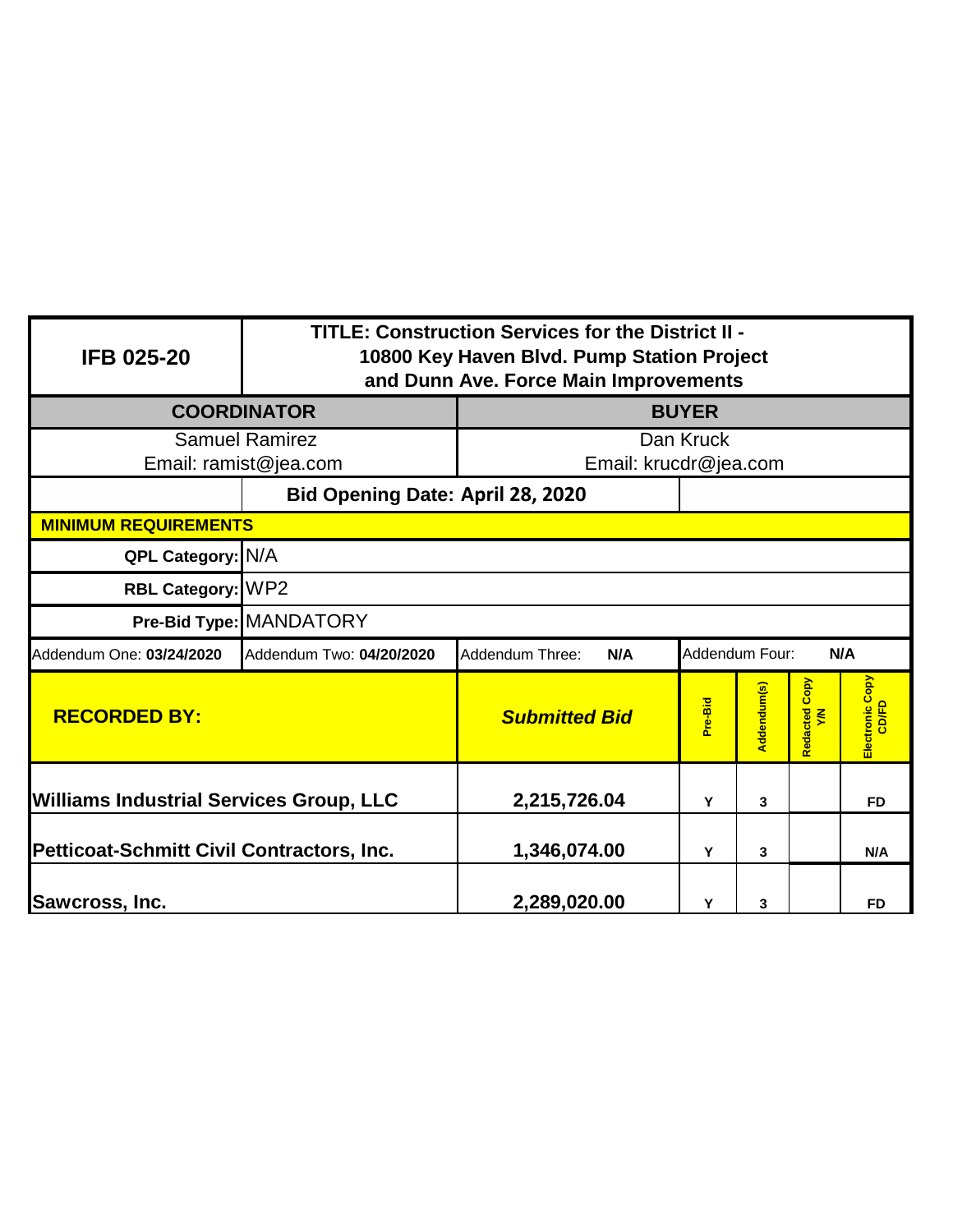| <b>TABULATION FORM</b>                                                                                                         |                                                |                                                        |                                        |                           |  |
|--------------------------------------------------------------------------------------------------------------------------------|------------------------------------------------|--------------------------------------------------------|----------------------------------------|---------------------------|--|
| TITLE: Construction Services for Phase II of the Circuit 909 Greenland Energy Center to Bartram<br>Type and Number: IFB 027-20 |                                                |                                                        |                                        |                           |  |
| Opening Date: 4/28/2020; 4/14/2020                                                                                             | RBL/QPL Cat: EG2 AND EG5                       | <b>SAFETY: Yes</b><br>ADV: 2/24/2020<br>JSEB: Optional |                                        |                           |  |
| Pre-Meeting Date: 3/10/2020                                                                                                    | Pre-Meeting Mandatory or Optional:             | Category Manager: Lisa Pleasants - pleall@jea.com      |                                        |                           |  |
| Pre-Meeting Time: 9:00 a.m.                                                                                                    | <b>MANDATORY</b>                               | Buyer: Rodney Lovgren - lovgrd@jea.com                 |                                        |                           |  |
| Location: JEA, Customer Center, Bid Office, 1st Floor, 21 West Church Street,                                                  | Coordinator: Sebastian Chmist - chmism@jea.com |                                                        |                                        |                           |  |
| Teleconference:                                                                                                                |                                                | NTP:                                                   | <b>Award Date:</b>                     |                           |  |
| Adden 1: 3/18/2020                                                                                                             | Adden 2: 3/24/2020                             | Adden 3: 4/2/2020                                      | Adden 4: 4/3/2020                      | Adden 5: 4/13/2020        |  |
| Adden 6: 4/15/2020                                                                                                             | Adden 7: 4/21/2020                             | Adden 8:                                               | Adden 9:<br>Adden 10:                  |                           |  |
| <b>COMPANY NAME</b>                                                                                                            | <b>SUBMITTED BID</b>                           | <b>PRE-MEETING</b><br><b>ATTENDANCE</b>                | <b>ADDENDUM</b><br><b>ACKNOWLEDGED</b> | <b>ELECTRONIC VERSION</b> |  |
| <b>Edison Power Constructors, Inc.</b>                                                                                         | 5,816,396.30                                   | Y                                                      | $\overline{\mathbf{z}}$                | FD/CD                     |  |
| <b>PowerGrid Services, LLC</b>                                                                                                 | 10,641,533.18                                  | Y                                                      | 7                                      | <b>FD</b>                 |  |
| <b>Michels Power, a Division of Michels</b><br>Corporation                                                                     | 7,637,822.96                                   | Y                                                      | 7                                      | <b>FD</b>                 |  |
| <b>Sayers Construction, LLC</b>                                                                                                | 5,728,100.40                                   | Y                                                      | $\overline{\mathbf{z}}$                | <b>FD</b>                 |  |
| C and C Power Line, Inc.                                                                                                       | 5,076,583.09                                   | Y                                                      | $\overline{\mathbf{z}}$                | CD                        |  |
|                                                                                                                                |                                                |                                                        |                                        |                           |  |
|                                                                                                                                |                                                |                                                        |                                        |                           |  |
|                                                                                                                                |                                                |                                                        |                                        |                           |  |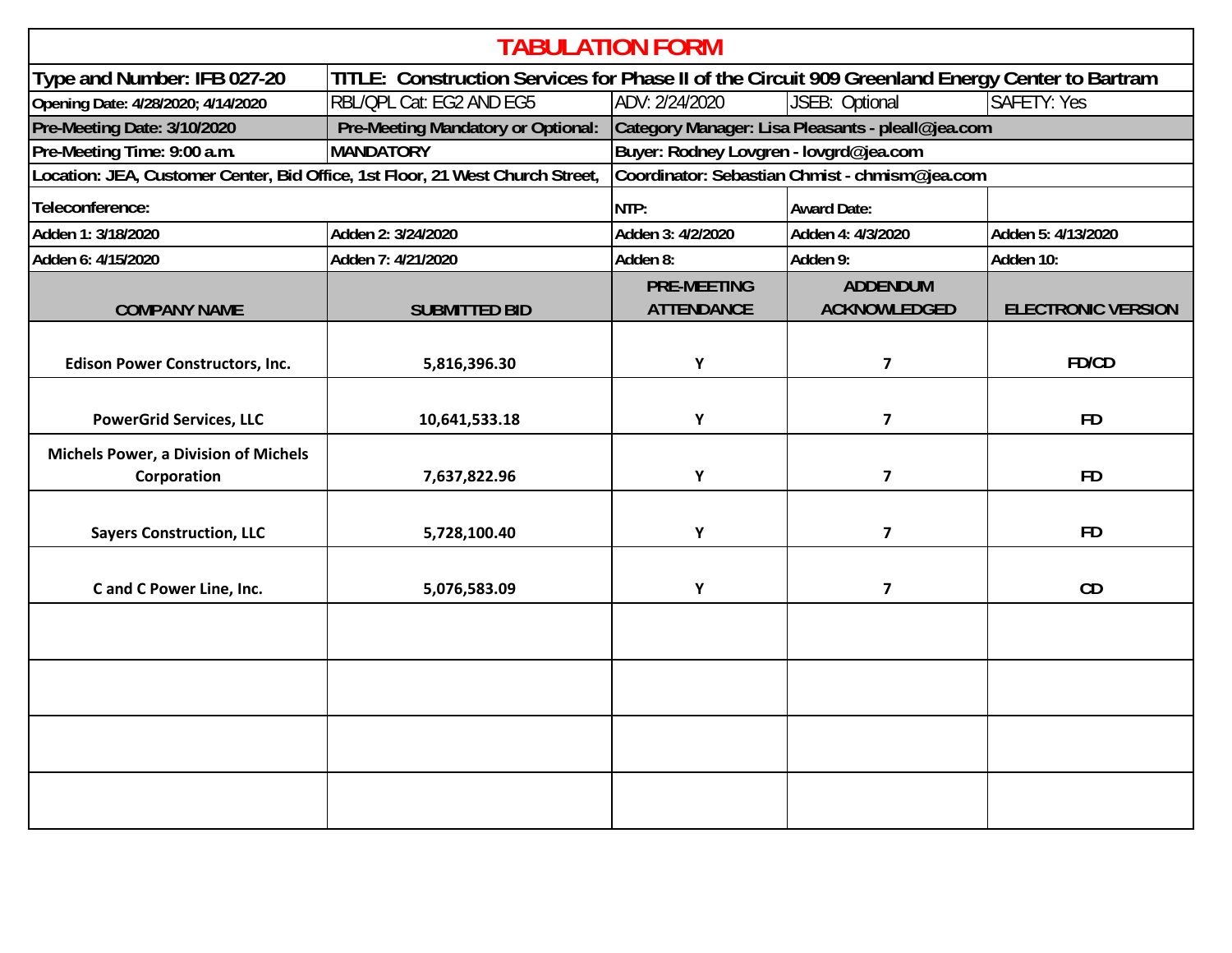| <b>IFB 029-20</b>                   | <b>TITLE: CIPP Nicholson Rd: Olive St to Utah Ave Pump Station</b> |                                                         |         |             |                                  |                          |
|-------------------------------------|--------------------------------------------------------------------|---------------------------------------------------------|---------|-------------|----------------------------------|--------------------------|
| <b>COORDINATOR</b>                  |                                                                    | <b>BUYER</b>                                            |         |             |                                  |                          |
| Pete Hallock                        |                                                                    | Dan Kruck                                               |         |             |                                  |                          |
| Email: hallpc@jea.com               |                                                                    | Email: krucdr@jea.com                                   |         |             |                                  |                          |
|                                     | Bid Opening Date: April 28, 2020                                   |                                                         |         |             |                                  |                          |
| <b>MINIMUM REQUIREMENTS</b>         |                                                                    |                                                         |         |             |                                  |                          |
| QPL Category: N/A                   |                                                                    |                                                         |         |             |                                  |                          |
| RBL Category: N/A                   |                                                                    |                                                         |         |             |                                  |                          |
|                                     | Pre-Bid Type: MANDATORY                                            |                                                         |         |             |                                  |                          |
| Addendum One: 03/20/2020            | Addendum Two: 03/26/2020                                           | Addendum Four: 04/08/2020<br>Addendum Three: 04/03/2020 |         |             |                                  |                          |
| Addendum Five: 04/15/2020           | Addendum Six: 04/16/2020                                           | Addendum Eight:<br>N/A<br>Addendum Seven:<br>N/A        |         |             |                                  |                          |
| <b>RECORDED BY:</b>                 |                                                                    | <b>Submitted Bid</b>                                    | Pre-Bid | Addendum(s) | Copy<br>Redacted <b>C</b><br>Y/N | Electronic Copy<br>CD/FD |
| <b>IPR Southeast, LLC</b>           |                                                                    | 2,160,272.00                                            | Y       | 6           |                                  | <b>FD</b>                |
| <b>Gulf Coast Underground, LLC</b>  |                                                                    | 2,985,732.01                                            | Υ       | 6           |                                  | <b>FD</b>                |
| <b>Ric-Man Construction FL, Inc</b> |                                                                    | 1,771,457.70                                            | Y       | 6           |                                  | <b>FD</b>                |
| <b>SAK Construction, LLC</b>        |                                                                    | 1,981,600.00                                            | Y       | 6           |                                  | <b>FD</b>                |
| Insituform Technologies, LLC        |                                                                    | 1,746,469.50                                            | Y       | 6           |                                  | <b>FD</b>                |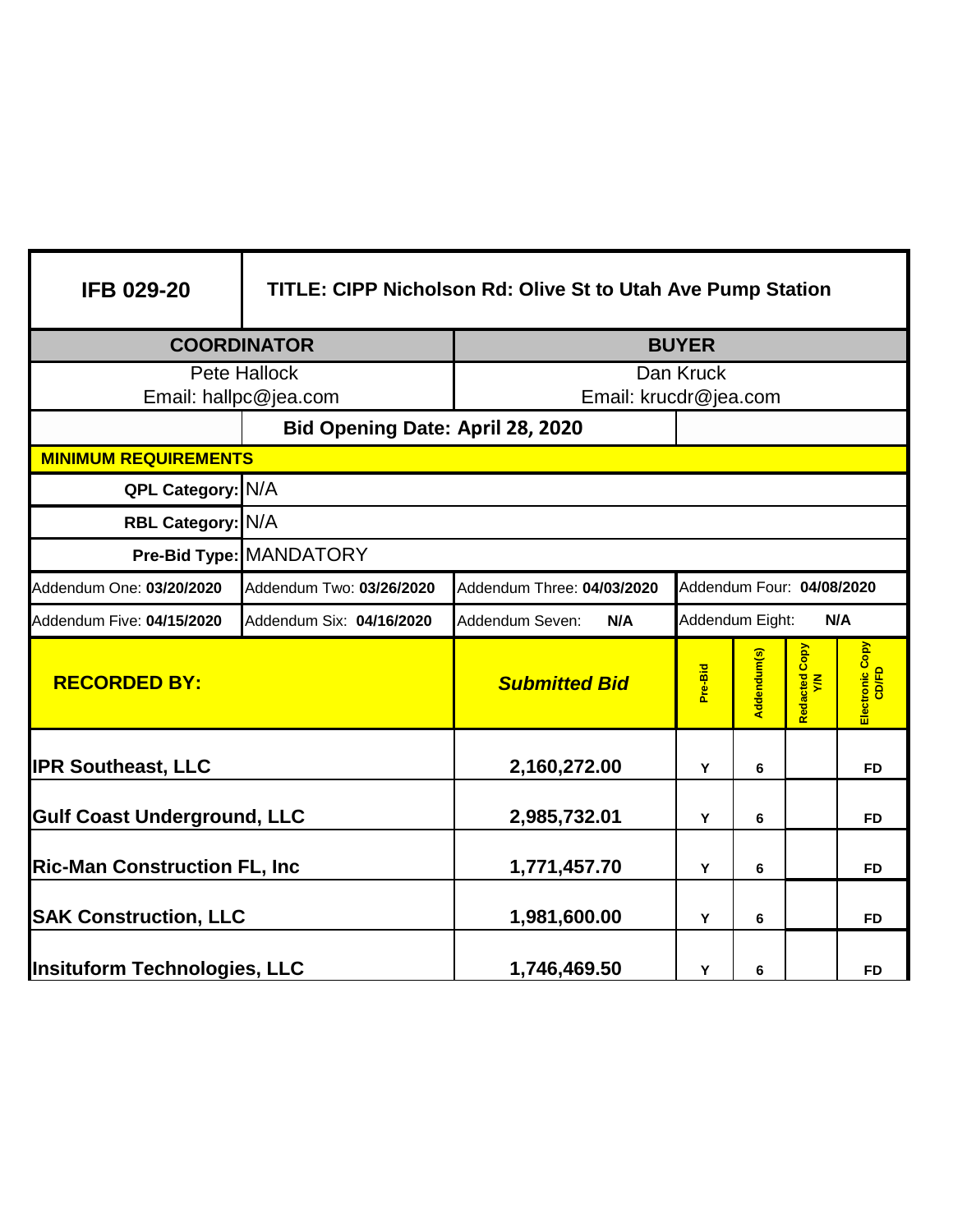| <b>IFB 034-20</b>                               | TITLE: Gate Parkway to Burnt Mill Road - Reclaimed Water Main |                                                         |         |             |                         |                          |
|-------------------------------------------------|---------------------------------------------------------------|---------------------------------------------------------|---------|-------------|-------------------------|--------------------------|
| <b>COORDINATOR</b>                              | <b>BUYER</b>                                                  |                                                         |         |             |                         |                          |
| <b>David McDermet</b><br>Email: mcdeds2@jea.com |                                                               | David King<br>Email: kinggd@jea.com                     |         |             |                         |                          |
|                                                 | Bid Opening Date: April 28, 2020                              |                                                         |         |             |                         |                          |
| <b>MINIMUM REQUIREMENTS</b>                     |                                                               |                                                         |         |             |                         |                          |
| QPL Category: N/A                               |                                                               |                                                         |         |             |                         |                          |
| RBL Category: WM2                               |                                                               |                                                         |         |             |                         |                          |
|                                                 | Pre-Bid Type: MANDATORY                                       |                                                         |         |             |                         |                          |
| Addendum One: 03/23/2020                        | Addendum Two: 04/13/2020                                      | Addendum Three: 04/16/2020<br>Addendum Four: 04/21/2020 |         |             |                         |                          |
| <b>RECORDED BY:</b>                             |                                                               | <b>Submitted Bid</b>                                    | Pre-Bid | Addendum(s) | Copy<br>Redacted<br>Y/N | Electronic Copy<br>CD/FD |
| <b>Grimes Utilities, Inc.</b>                   |                                                               | 3,153,300.00                                            | Υ       | 5           |                         | <b>FD</b>                |
| <b>Jax Utilities Management, Inc.</b>           |                                                               | 3,391,730.00                                            | Y       | 5           |                         | <b>FD</b>                |
| Besch & Smith Civil Group, Inc.                 |                                                               | 3,389,439.53                                            | Y       | 5           |                         | <b>FD</b>                |
| <b>United Brothers Development Corp.</b>        |                                                               | 3,580,412.10                                            | Υ       | 5           |                         | <b>CD</b>                |
| <b>JAX Underground Utilities</b>                |                                                               | 2,547,113.52                                            | Υ       | 5           |                         | <b>FD</b>                |
| T.G. Utility Company, Inc.                      |                                                               | 2,677,000.00                                            | Υ       | 5           |                         | <b>FD</b>                |
| <b>T B Landmark Construction, Inc.</b>          |                                                               | 2,686,428.00                                            | Y       | 5           |                         | <b>FD</b>                |
| J.B. Coxwell Contracting, Inc.                  |                                                               | 3,064,394.00                                            | Υ       | 5           |                         | <b>FD</b>                |
| <b>Callaway Contracting, Inc.</b>               |                                                               | 2,327,395.00                                            | Y       | 5           |                         | FD                       |
| Petticoat-Schmitt Civil Contractors, Inc.       |                                                               | 2,469,000.00                                            | Y       | 5           |                         | <b>FD</b>                |